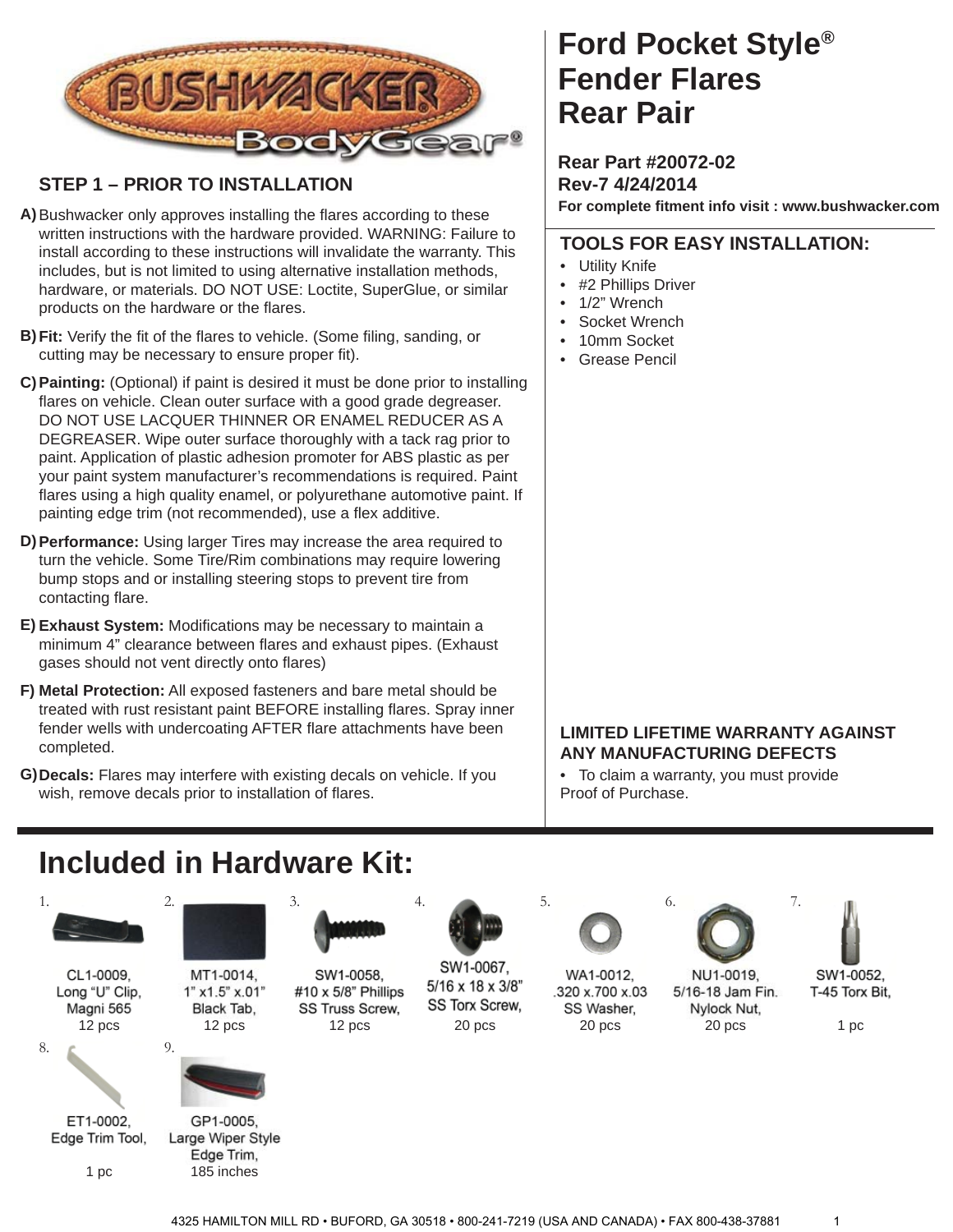# **Component List:**



#### **STEP 2 - EDGE TRIM INSTALLATION**

A. Peel two to three inches of red vinyl backing away from Edge Trim (GP1-0005) tape. Applying the adhesive side of the edge trim to the inner side of the flare, affix the edge trim to the top edge of the flare (the portion that comes in contact with the vehicle).

B. Press edge trim into place along the top edge of the flare in one-foot increments, pulling red vinyl backing free as you continue to work your way around the top edge of the flare.



### **Pocket Hardware Installation:**



Put a Washer (WA1-0012) on each Bolt (SW1-0067).



Put each Bolt/Washer combination through a pocket hole in the flare, Bolt head and Washer on the outside.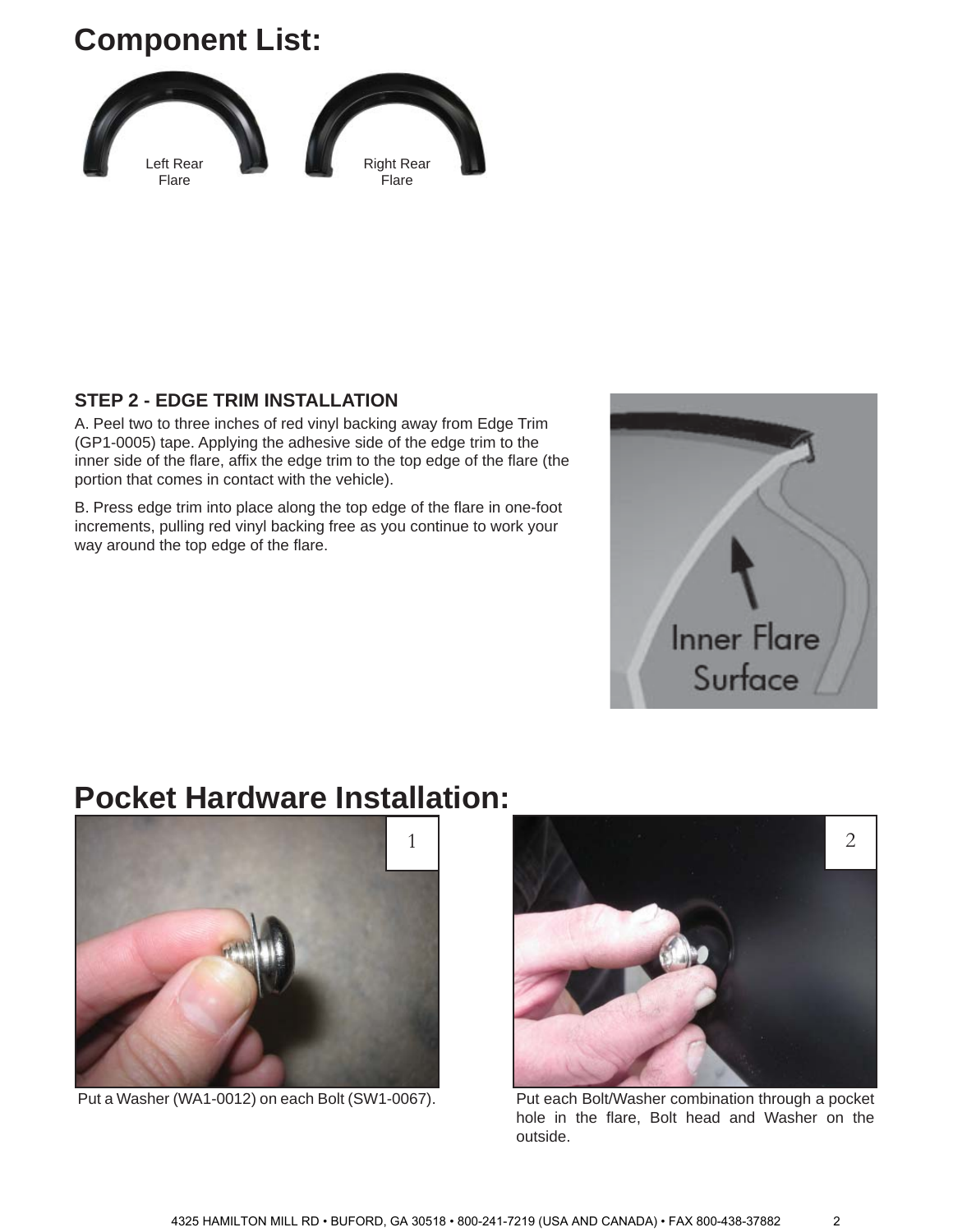

Place a Nut (NU1-0019) over the end of each Bolt and tighten, using a 1/2" wrench for the Nut and the supplied Torx Bit (SW1-0052) for the Bolt. Repeat for remaining pockets.

# **Rear Flare Installation Procedures (Driver's Side):**



Remove two factory bolts with a 10mm socket wrench. *Save for reinstallation.*



Hold flare to vehicle and mark the location with a grease pencil of the six holes in the flare.



Wrap a Tab (MT1-0014) around the wheel well sheet metal, centered over each of the six marks made in Step 5.



Install a Clip (CL1-0009) over each of the six Tabs (MT1-0014) placed on the sheet metal in Step 6.